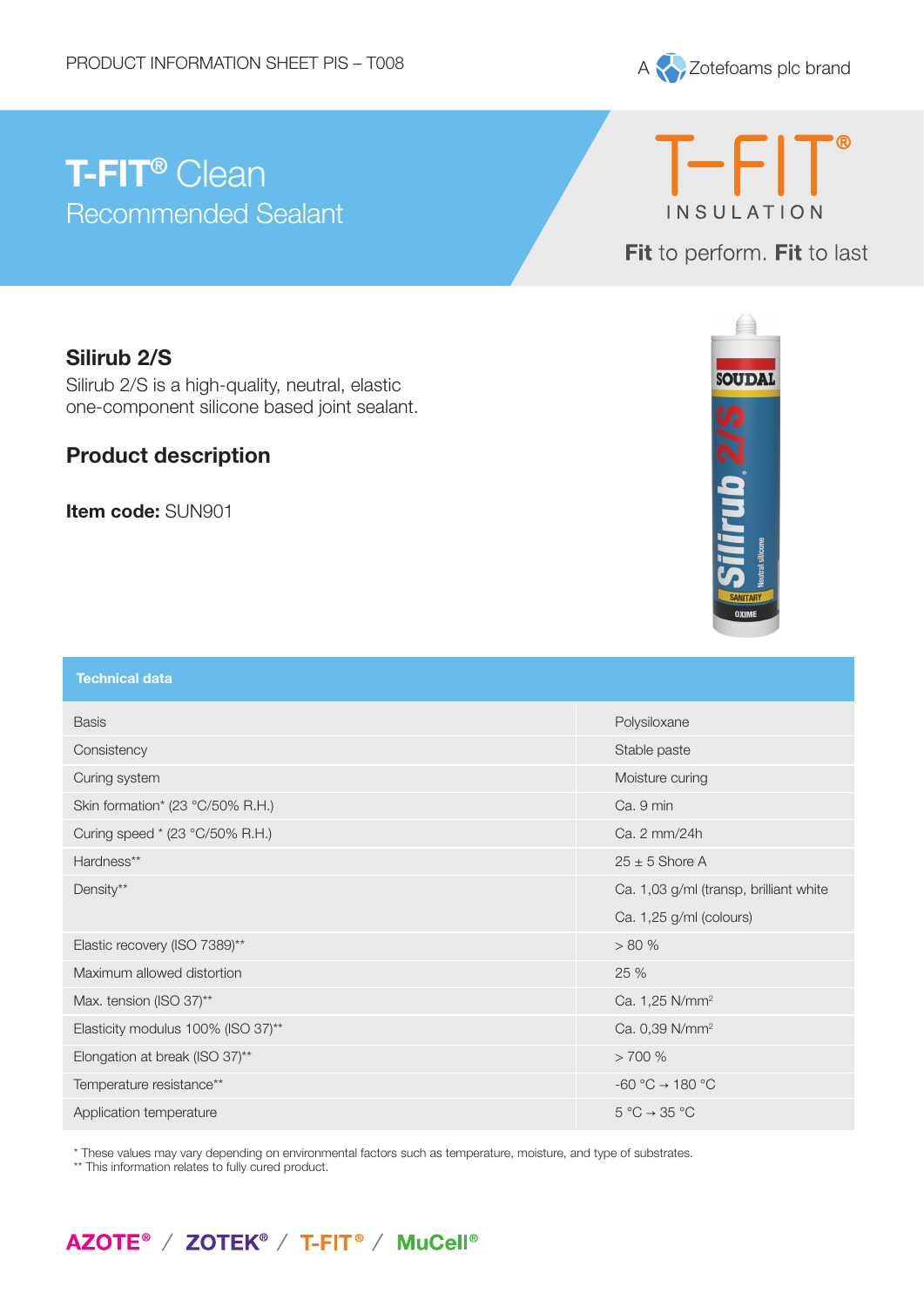#### **Properties**

- **•** Excellent moisture resistance
- **•** Neutral curing
- **•** Low modulus
- **•** mpervious to mould, contains ZnP (biocide with fungicidal action)
- **•** Very easy to apply
- **•** UV-resistant
- **•** Permanently elastic after curing
- **•** Very good adhesion on many materials
- **•** ery good resistance to ageing
- **•** Not paintable
- **•** Not suitable for natural stone

#### **Applications**

- **•** Joints in sanitary rooms (on synthetic baths and tubs) and kitchens.
- **•** Top sealing in glazing.
- **•** Sealing in cold store rooms and container construction.
- **•** Sealing in airconditioning systems.

#### **Packaging**

Colour: transparent, white, brilliant white, creame white, RAL9010 (white), grey-white, grey, concrete grey, basalt grey, transparentgrey, medium grey, manhattan, RAL7038 (grey), RAL9006 (aluminium-white), light ivory, jasmine, silver grey Packaging: 300 ml cartridge

#### **Shelf life**

18 months in unopened packaging in a cool and dry storage place at temperatures between  $+5$  °C and  $+25$  °C.

#### **Chemical resistance**

Resistant to intermittent exposure to salt water, detergents, oils, weak acids and bases (preliminary test required). Poor resistance to aromatic solvents, concentrated acids and chlorinated hydrocarbons.

#### **Substrates**

Substrates: all usual building substrates, ceramic tiles, enamel, stainless steel, acrylic baths, glass, corian, ... Nature: rigid, clean, dry, free of dust and grease. Surface preparation: Silirub 2/S has a good adhesion to most substrates. However, for optimal adhesion and in critical applications, such as joints exposed to extreme weather conditions, high- or water-loaded joints, we recommend to follow a pre-treatment procedure. Prepare non-porous surfaces with a Soudal activator or cleaner (see Technical Data Sheet). Porous surfaces should be primed with Primer 150. There is no adhesion on PE, PP, PTFE (Teflon®) and bituminous substrates. We recommend a preliminary adhesion and compatibility test on every surface.

#### **Joint dimensions**

Min. width for joints: 5 mm Max. width for joints: 30 mm Min. depth for joints: 5 mm Recommendation sealing jobs: joint width  $= 2 \times$  joint depth.

#### **Application method**

Apply the product by means of a manual-, batteryor pneumatic- caulking gun. Apply Silirub 2/S evenly without air inclusions into the joint. Smoothen the joint with a spatula with the help of finishing solution. Avoid that soapy solution comes between the joint edges and sealant (to prevent adhesion loss).

Application method: With a manual, pneumatic or accu caulking gun.

Cleaning: Clean with Soudal Surface Cleaner or with Soudal Swipex, immediately after use Cured Silirub 2/S can only be removed mechanically.

Finishing: With a soapy solution or Soudal Finishing Solution before skinning. Repair: With the same material.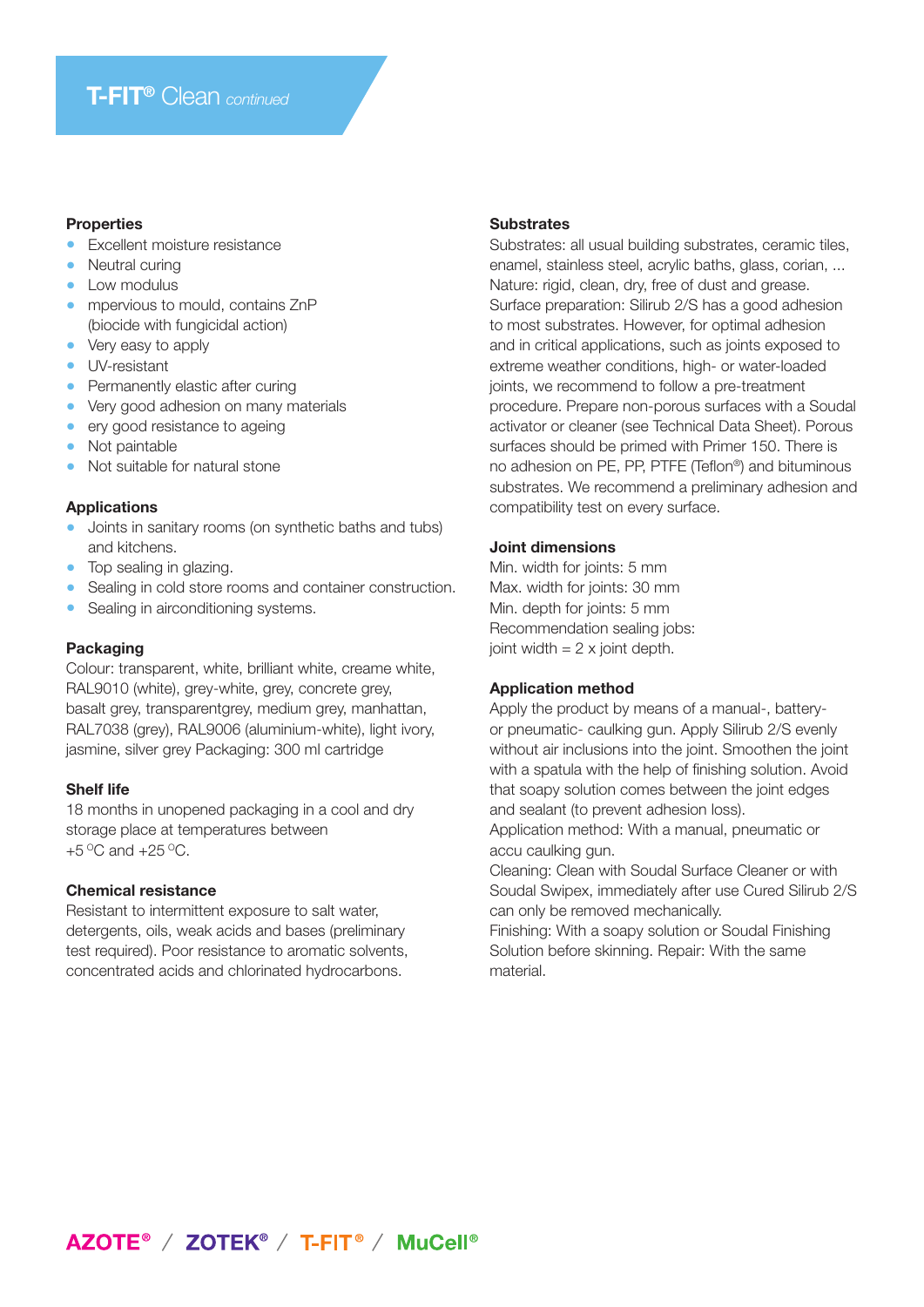#### **Health- and Safety Recommendations**

Take the usual labour hygiene into account. Consult label and material safety data sheet for more information.

#### **Remarks**

- **•** Do not use on natural stones like marble, granite,... (staining). Use Soudal Silirub MA or Silirub+ S8800 for this application.
- **•** Do not use on polycarbonate. Use Silirub PC instead.
- **•** The sanitary formula should not replace regular cleaning of the joint. Excessive contamination, deposits or soap remainigs will stimulate the development of fungi.
- **•** A total absence of UV can cause a color change of the sealant.
- **•** Discoloration due to chemicals, high temperatures, UV-radiation may occur. A change in color does not affect the technical properties of the product.
- **•** In an acid environment or in a dark room, a white sealant can slightly turn yellow. Under the influence of sunlight it will turn back to its initial colour.
- **•** We strongly recommend not to apply the product in full sunlight as it will dry very fast.
- **•** When finished with a finishing solution or soapy solution, make sure that the surfaces are not touched by this solution. This will cause the sealant not to adhere to that surface. Therefore we recommend to only dip the finishing tool in this solution.
- **•** Do not use in applications where continuous water immersion is possible.
- **•** Not suitable for bonding aquariums.
- **•** When using different reactive joint sealants, the first joint sealant must be completely hardened before the next one is applied.
- **•** Contact with bitumen, tar or other plasticizer releasing materials such as EPDM, neoprene, butyl, etc. is to be avoided since it can give rise to discolouration and loss of adhesion.

#### **Standards and certificates**

- **•** IBE-BVI Direct Food Contact EU Reg. Nr.1953- 2004 - EN 1186-1 Report CFP- 13.009C
- **•** Report IANESCO 3812-food label for applications in food surroundings.
- **•** Report IANESCO 551, conformity to FDACFR 21 § 177.2600 (e)

#### **Environmental clauses**

#### Leed regulation:

Silirub 2/S conforms to the requirements of LEED. Low –Emitting Materials: Adhesives and Sealants. SCAQMD rule 1168. Complies with USGBC LEED 2009 Credit 4.1: Low-Emitting Materials – Adhesives & Sealants concerning the VOC-content.

#### **Liability**

The content of this technical data sheet is the result of tests, monitoring and experience. It is general in nature and does not constitute any liability. It is the responsibility of the user to determine by his own tests whether the product is suitable for the application.

## AZOTE<sup>®</sup> / ZOTEK<sup>®</sup> / T-FIT<sup>®</sup> / MuCell<sup>®</sup>